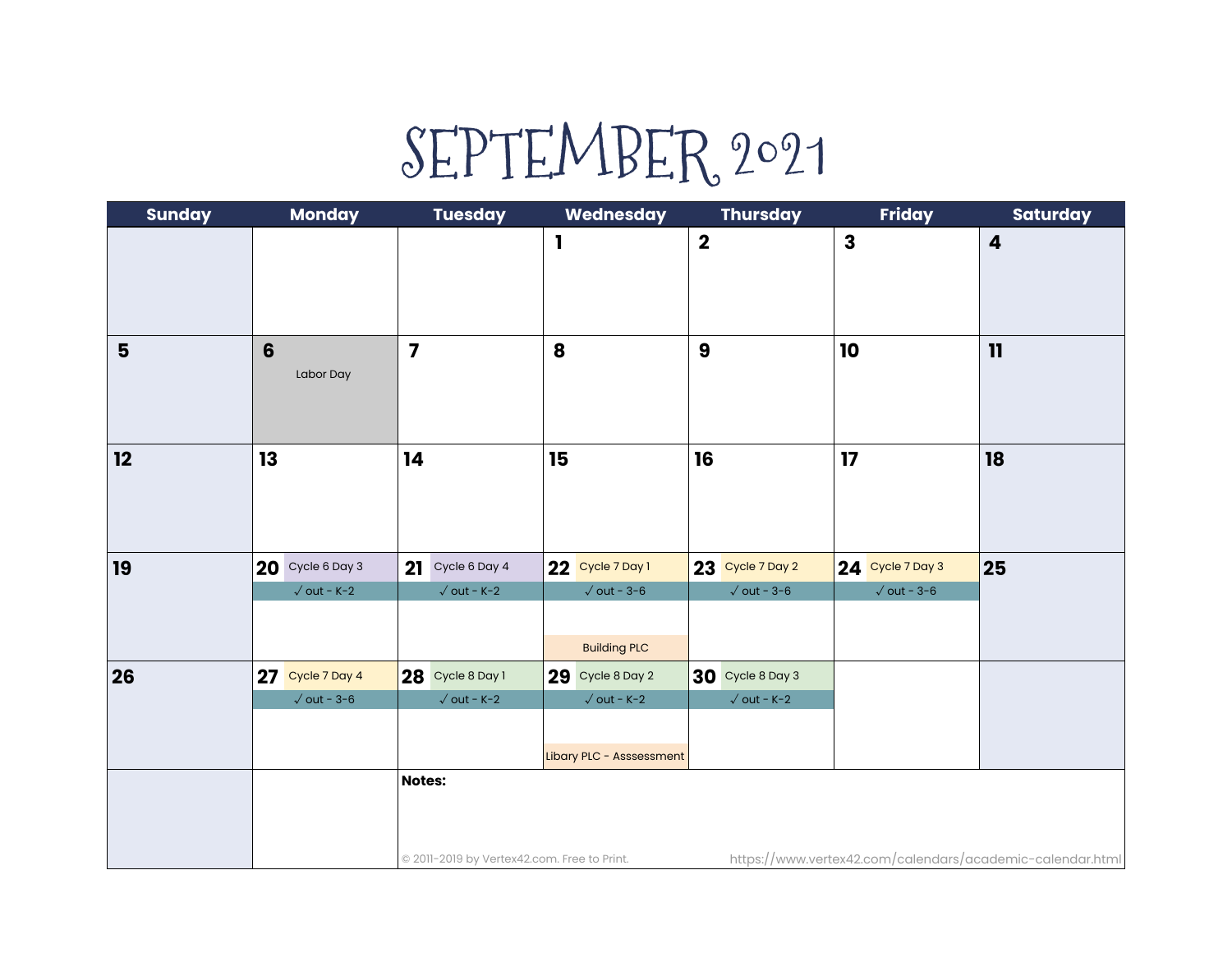## OCTOBER 2021

| <b>Sunday</b> | Monday              | <b>Tuesday</b>                              | Wednesday           | <b>Thursday</b>                        |                                                           | <b>Saturday</b>  |
|---------------|---------------------|---------------------------------------------|---------------------|----------------------------------------|-----------------------------------------------------------|------------------|
|               |                     |                                             |                     |                                        | $\mathbf{I}$                                              | $\mathbf 2$      |
|               |                     |                                             |                     |                                        |                                                           |                  |
| $\mathbf{3}$  | 4                   | $5\phantom{1}$                              | $6\phantom{1}$      | $\overline{\mathbf{z}}$                | 8                                                         | $\boldsymbol{9}$ |
| 10            | 11                  | 12                                          | 13                  | 14                                     | 15 No School                                              | 16               |
|               |                     |                                             |                     |                                        |                                                           |                  |
| 17            | 18 No School        | 19<br>Cycle 1 Day 1                         | 20 Cycle 1 Day 2    | 21 Cycle 1 Day 3                       | 22 Cycle 1 Day 4                                          | 23               |
|               |                     | $\sqrt{\text{out} - 3-6}$                   | $\sqrt{$ out - 3-6  | $\sqrt{$ out - 3-6                     | $\sqrt{$ out - 3-6                                        |                  |
| 24            | 25 Cycle 2 Day 1    | $26$ Cycle 2 Day 2                          | 27<br>Cycle 2 Day 3 | $\overline{\textbf{28}}$ Cycle 2 Day 4 | 29 Cycle 3 Day 1                                          | 30               |
|               | $\sqrt{}$ out - K-2 | $\sqrt{}$ out - K-2                         | $\sqrt{}$ out - K-2 | $\sqrt{}$ out - K-2                    | $\sqrt{$ out - 3-6                                        |                  |
| 31            |                     | <b>Notes:</b>                               |                     |                                        |                                                           |                  |
|               |                     | © 2011-2019 by Vertex42.com. Free to Print. |                     |                                        | https://www.vertex42.com/calendars/academic-calendar.html |                  |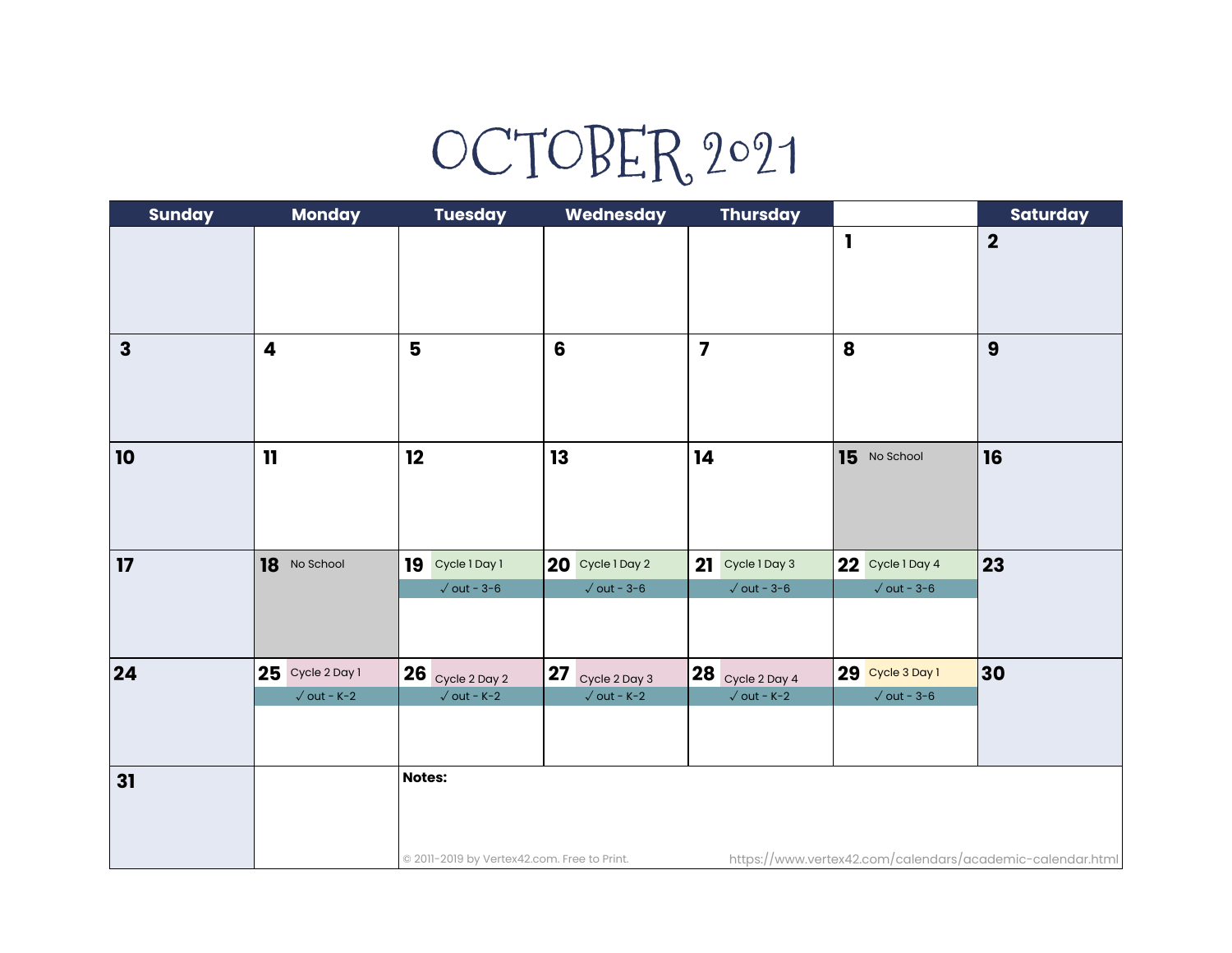## NOVEMBER 2021

| <b>Sunday</b>           | <b>Monday</b>                 | <b>Tuesday</b>                              | Wednesday                     | <b>Thursday</b>      | <b>Friday</b>                                             | <b>Saturday</b> |
|-------------------------|-------------------------------|---------------------------------------------|-------------------------------|----------------------|-----------------------------------------------------------|-----------------|
|                         | Cycle 3 Day 2<br>$\mathbf{1}$ | Cycle 3 Day 3<br>$\mathbf{2}$               | Cycle 3 Day 4<br>$\mathbf{3}$ | 4 Cycle 4 Day 1      | 5<br>Cycle 4 Day 2                                        | $6\phantom{1}$  |
|                         | $\sqrt{}$ out - 3-6           | $\sqrt{$ out - 3-6                          | $\sqrt{$ out - 3-6            | $\sqrt{}$ out - K-2  | $\sqrt{}$ out - K-2                                       |                 |
|                         |                               |                                             |                               |                      |                                                           |                 |
|                         |                               |                                             |                               |                      |                                                           |                 |
| $\overline{\mathbf{z}}$ | 8<br>Cycle 4 Day 3            | 9<br>Cycle 4 Day 4                          | Cycle 5 Day 1<br>10           | Cycle 5 Day 2<br>11. | 12<br>Cycle 5 Day 3                                       | 13              |
|                         | $\sqrt{}$ out - K-2           | $\sqrt{}$ out - K-2                         | $\sqrt{}$ out - 3-6           | $\sqrt{}$ out - 3-6  | $\sqrt{\,}$ out - 3-6                                     |                 |
|                         |                               |                                             |                               |                      |                                                           |                 |
|                         |                               |                                             |                               |                      |                                                           |                 |
| 14                      | 15 Cycle 5 Day 4              | 16 Cycle 6 Day 1                            | 17<br>Cycle 6 Day 2           | 18 Cycle 6 Day 3     | 19<br>Cycle 6 Day 4                                       | 20              |
|                         | $\sqrt{$ out - 3-6            | $\sqrt{}$ out - K-2                         | $\sqrt{}$ out - K-2           | $\sqrt{}$ out - K-2  | $\sqrt{}$ out - K-2                                       |                 |
|                         |                               |                                             |                               |                      |                                                           |                 |
|                         |                               |                                             |                               |                      |                                                           |                 |
| 21                      | 22 Cycle 7 Day 1              | 23 Cycle 7 Day 2                            | 24                            | 25                   | 26                                                        | 27              |
|                         | $\sqrt{$ out - 3-6            | $\sqrt{$ out - 3-6                          |                               |                      |                                                           |                 |
|                         |                               |                                             |                               |                      |                                                           |                 |
|                         |                               |                                             |                               |                      |                                                           |                 |
| 28                      | 29 Cycle 7 Day 3              | 30 Cycle 7 Day 4                            |                               |                      |                                                           |                 |
|                         | $\sqrt{}$ out - 3-6           | $\sqrt{}$ out - 3-6                         |                               |                      |                                                           |                 |
|                         |                               |                                             |                               |                      |                                                           |                 |
|                         |                               |                                             |                               |                      |                                                           |                 |
|                         |                               | <b>Notes:</b>                               |                               |                      |                                                           |                 |
|                         |                               |                                             |                               |                      |                                                           |                 |
|                         |                               |                                             |                               |                      |                                                           |                 |
|                         |                               | @ 2011-2019 by Vertex42.com. Free to Print. |                               |                      | https://www.vertex42.com/calendars/academic-calendar.html |                 |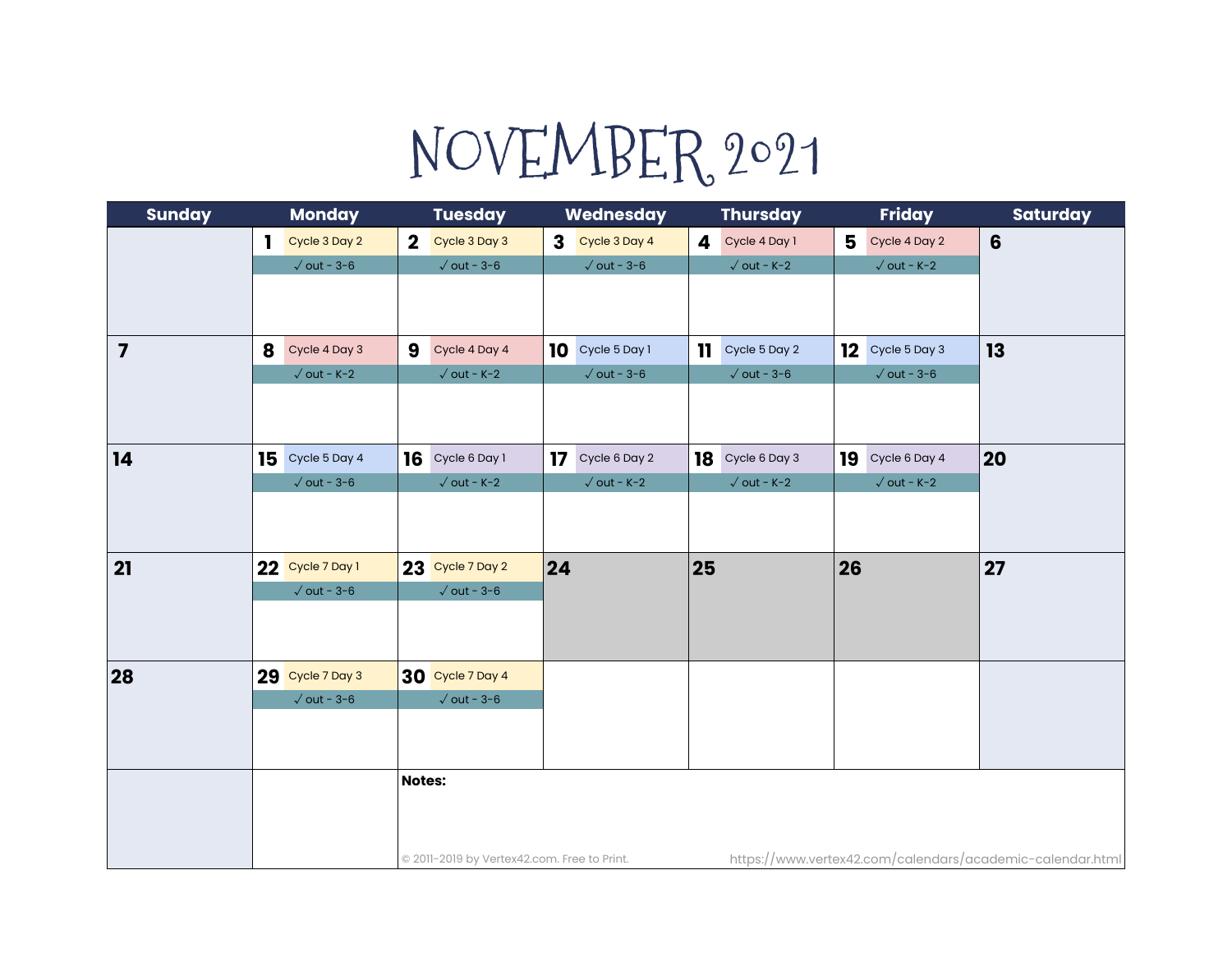## DECEMBER 2021

| <b>Sunday</b> | <b>Monday</b>        | <b>Tuesday</b>                              | Wednesday            | <b>Thursday</b>                          | <b>Friday</b>                 | <b>Saturday</b>                                           |
|---------------|----------------------|---------------------------------------------|----------------------|------------------------------------------|-------------------------------|-----------------------------------------------------------|
|               |                      |                                             | Cycle 8 Day 1<br>1.  | Cycle 8 Day 2<br>$\overline{\mathbf{2}}$ | Cycle 8 Day 3<br>$\mathbf{3}$ | $\boldsymbol{4}$                                          |
|               |                      |                                             | $\sqrt{}$ out - K-2  | $\sqrt{}$ out - K-2                      | $\sqrt{}$ out - K-2           |                                                           |
|               |                      |                                             |                      |                                          |                               |                                                           |
|               |                      |                                             |                      |                                          |                               |                                                           |
| 5             | 6<br>Cycle 8 Day 4   | $\overline{\mathbf{z}}$<br>Cycle 9 Day 1    | 8<br>Cycle 9 Day 2   | 9<br>Cycle 9 Day 3                       | 10<br>Cycle 9 Day 4           | 11                                                        |
|               | $\sqrt{}$ out - K-2  | $\sqrt{}$ out -3-6                          | $\sqrt{\,}$ out -3-6 | $\sqrt{\,}$ out -3-6                     | $\sqrt{\,}$ out -3-6          |                                                           |
|               |                      |                                             |                      |                                          |                               |                                                           |
|               |                      |                                             |                      |                                          |                               |                                                           |
| 12            | $13$ Cycle 10 Day 1  | $14$ Cycle 10 Day 2                         | 15<br>Cycle 10 Day 3 | $16$ Cycle 10 Day 4                      | 17                            | 18                                                        |
|               | $\sqrt{}$ out - K -6 | $\sqrt{}$ out - K-6                         | $\sqrt{}$ out - K -6 | $\sqrt{}$ out - K -6                     |                               |                                                           |
|               |                      |                                             |                      |                                          |                               |                                                           |
|               |                      |                                             |                      |                                          |                               |                                                           |
| 19            | 20                   | 21                                          | 22                   | 23                                       | 24                            | 25                                                        |
|               |                      |                                             |                      |                                          |                               |                                                           |
|               |                      |                                             |                      |                                          |                               |                                                           |
|               |                      |                                             |                      |                                          |                               |                                                           |
| 26            | 27                   | 28                                          | 29                   | 30                                       | 31                            |                                                           |
|               |                      |                                             |                      |                                          |                               |                                                           |
|               |                      |                                             |                      |                                          |                               |                                                           |
|               |                      |                                             |                      |                                          |                               |                                                           |
|               |                      | <b>Notes:</b>                               |                      |                                          |                               |                                                           |
|               |                      |                                             |                      |                                          |                               |                                                           |
|               |                      |                                             |                      |                                          |                               |                                                           |
|               |                      | @ 2011-2019 by Vertex42.com. Free to Print. |                      |                                          |                               | https://www.vertex42.com/calendars/academic-calendar.html |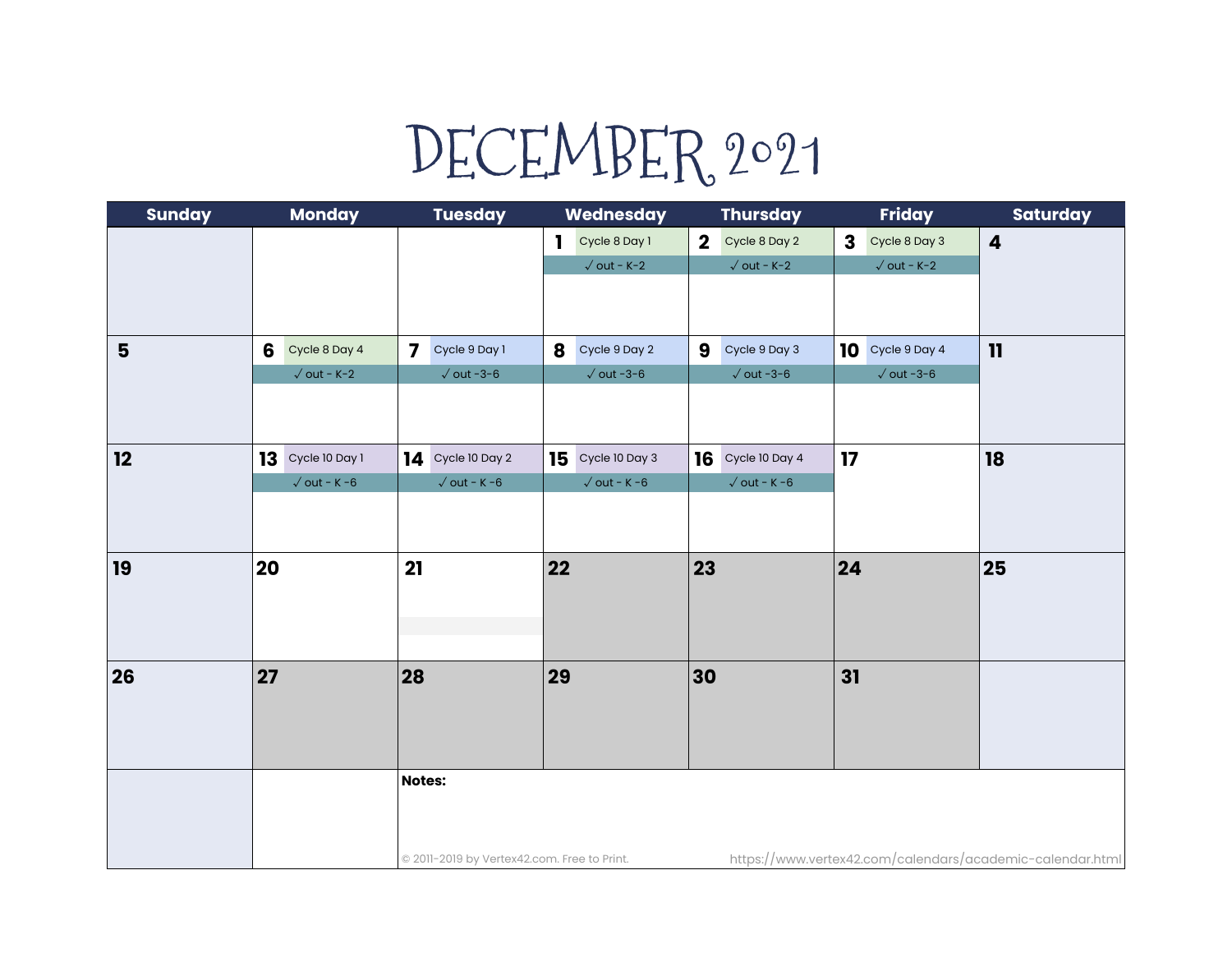## JANUARY 2022

| <b>Sunday</b> | <b>Monday</b>                                                         | <b>Tuesday</b>                                               | Wednesday                                      | <b>Thursday</b>     | <b>Friday</b>                            | <b>Saturday</b>                                           |
|---------------|-----------------------------------------------------------------------|--------------------------------------------------------------|------------------------------------------------|---------------------|------------------------------------------|-----------------------------------------------------------|
|               |                                                                       |                                                              |                                                |                     |                                          | $\mathbf{I}$                                              |
| $\mathbf 2$   | $\mathbf{3}$                                                          | PL DAY / WORK DAY<br>$\overline{\mathbf{4}}$                 | 5<br><b>FLEX DAY</b><br><b>Building PLC</b>    | 6<br>Cylce 1 Day 1  | $\overline{\mathbf{z}}$<br>Cylce 1 Day 2 | 8                                                         |
| 9             | 10 Cylce 1 Day 3                                                      | $\mathbf{1}$<br>Cylce 1 Day 4                                | 12<br>Cylce 2 Day 1<br><b>Building PLC</b>     | 13<br>Cylce 2 Day 2 | 14<br>Cylce 2 Day 3                      | 15                                                        |
| 16            | 17 PD Day<br>Library $1 - 4$ @ Sunset<br><b>Community of Learners</b> | Cylce 2 Day 4<br>18                                          | 19<br>Cylce 3 Day 1<br>Libary PLC - Assessment | $20$ Cylce 3 Day 2  | 21<br>Cylce 3 Day 4                      | 22                                                        |
| 23            | <b>24</b> Cylce 3 Day 4                                               | $25$ Cycle 4 Day 1                                           | 26 Cycle 4 Day 2<br><b>Building PLC</b>        | 27 Cycle 4 Day 3    | 28 Cycle 4 Day 4                         | 29                                                        |
| 30            | 31 Cycle 5 Day 1                                                      | <b>Notes:</b><br>@ 2011-2019 by Vertex42.com. Free to Print. |                                                |                     |                                          | https://www.vertex42.com/calendars/academic-calendar.html |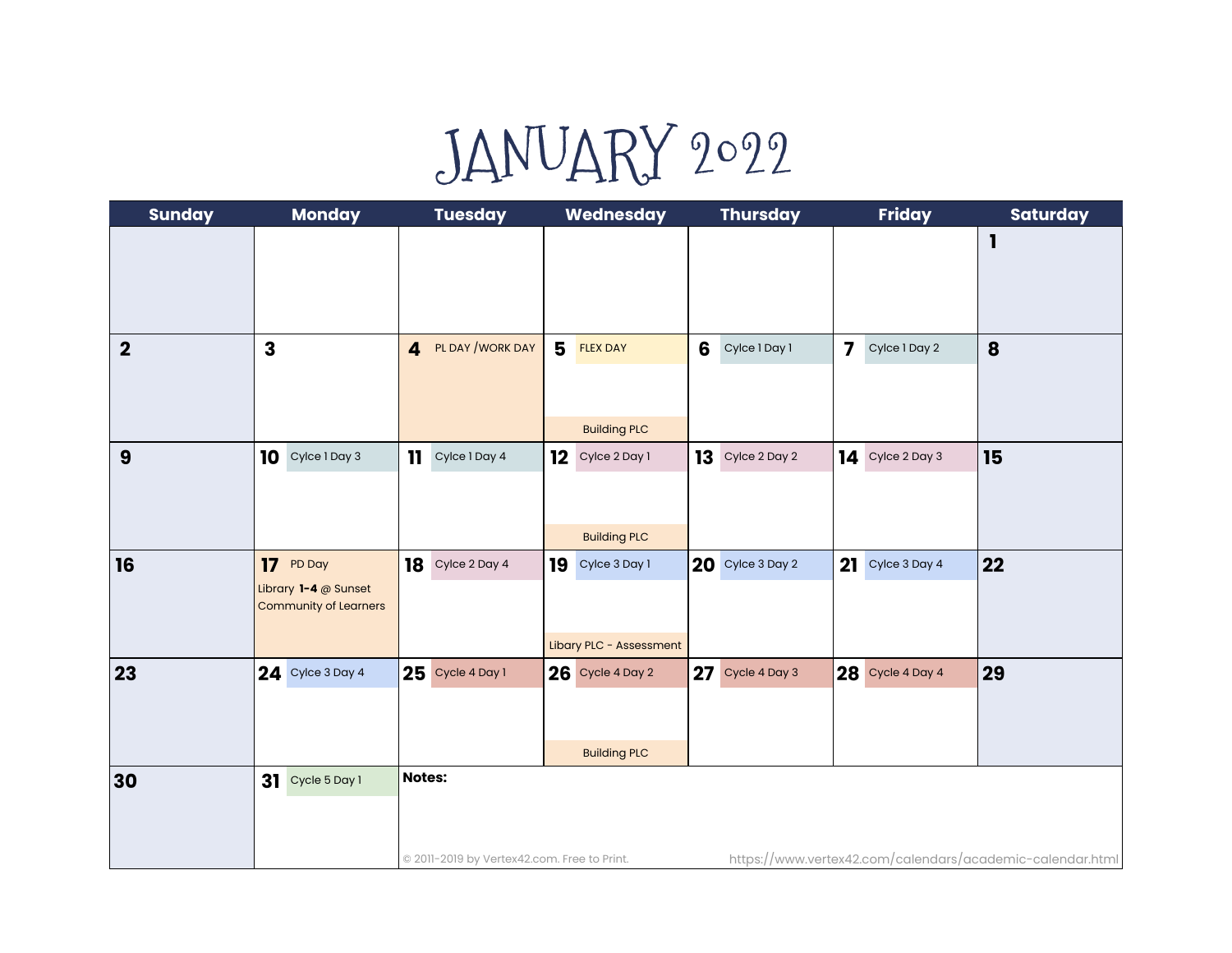## FEBRUARY 2022

| <b>Sunday</b>  | <b>Monday</b>                                        | <b>Tuesday</b>                              | Wednesday                     | <b>Thursday</b>               | <b>Friday</b>       | <b>Saturday</b>                                           |
|----------------|------------------------------------------------------|---------------------------------------------|-------------------------------|-------------------------------|---------------------|-----------------------------------------------------------|
|                |                                                      | 1<br>Cycle 5 Day 2                          | $\mathbf{2}$<br>Cycle 5 Day 3 | $\mathbf{3}$<br>Cycle 5 Day 4 | 4<br>Cycle 6 Day 1  | 5                                                         |
|                |                                                      |                                             |                               |                               |                     |                                                           |
|                |                                                      |                                             |                               |                               |                     |                                                           |
|                |                                                      |                                             | Library / BuildingPLC?        |                               |                     |                                                           |
| $6\phantom{1}$ | $\overline{7}$<br>Cycle 6 Day 2                      | 8<br>Cycle 6 Day 3                          | 9<br>Cycle 6 Day 4            | $10$ Cycle 7 Day 1            | 11<br>Cycle 7 Day 2 | 12                                                        |
|                |                                                      |                                             |                               |                               |                     |                                                           |
|                |                                                      |                                             |                               |                               |                     |                                                           |
|                |                                                      |                                             | <b>Building PLC</b>           |                               |                     |                                                           |
| 13             | 14 Cycle 7 Day 3                                     | 15<br>Cycle 7 Day 4                         | 16<br>Cycle 8 Day 1           | 17 Cycle 8 Day 2              | 18<br>Cycle 8 Day 3 | 19                                                        |
|                |                                                      |                                             |                               |                               |                     |                                                           |
|                |                                                      |                                             |                               |                               |                     |                                                           |
|                |                                                      |                                             | Libary PLC - 4Q Overview      |                               |                     |                                                           |
| 20             | 21 PD Day                                            | $22$ Cycle 8 Day 4                          | $23$ Cycle 9 Day 1            | 24 Cycle 9 Day 2              | 25 Cycle 9 Day 3    | 26                                                        |
|                | Library 8 - 12 @ Sun<br><b>Community of Learners</b> |                                             |                               |                               |                     |                                                           |
|                |                                                      |                                             |                               |                               |                     |                                                           |
|                |                                                      |                                             | <b>Building PLC</b>           |                               |                     |                                                           |
| 27             | $28$ Cycle 9 Day 4                                   |                                             |                               |                               |                     |                                                           |
|                |                                                      |                                             |                               |                               |                     |                                                           |
|                |                                                      |                                             |                               |                               |                     |                                                           |
|                |                                                      |                                             |                               |                               |                     |                                                           |
|                |                                                      | Notes:                                      |                               |                               |                     |                                                           |
|                |                                                      |                                             |                               |                               |                     |                                                           |
|                |                                                      | © 2011-2019 by Vertex42.com. Free to Print. |                               |                               |                     | https://www.vertex42.com/calendars/academic-calendar.html |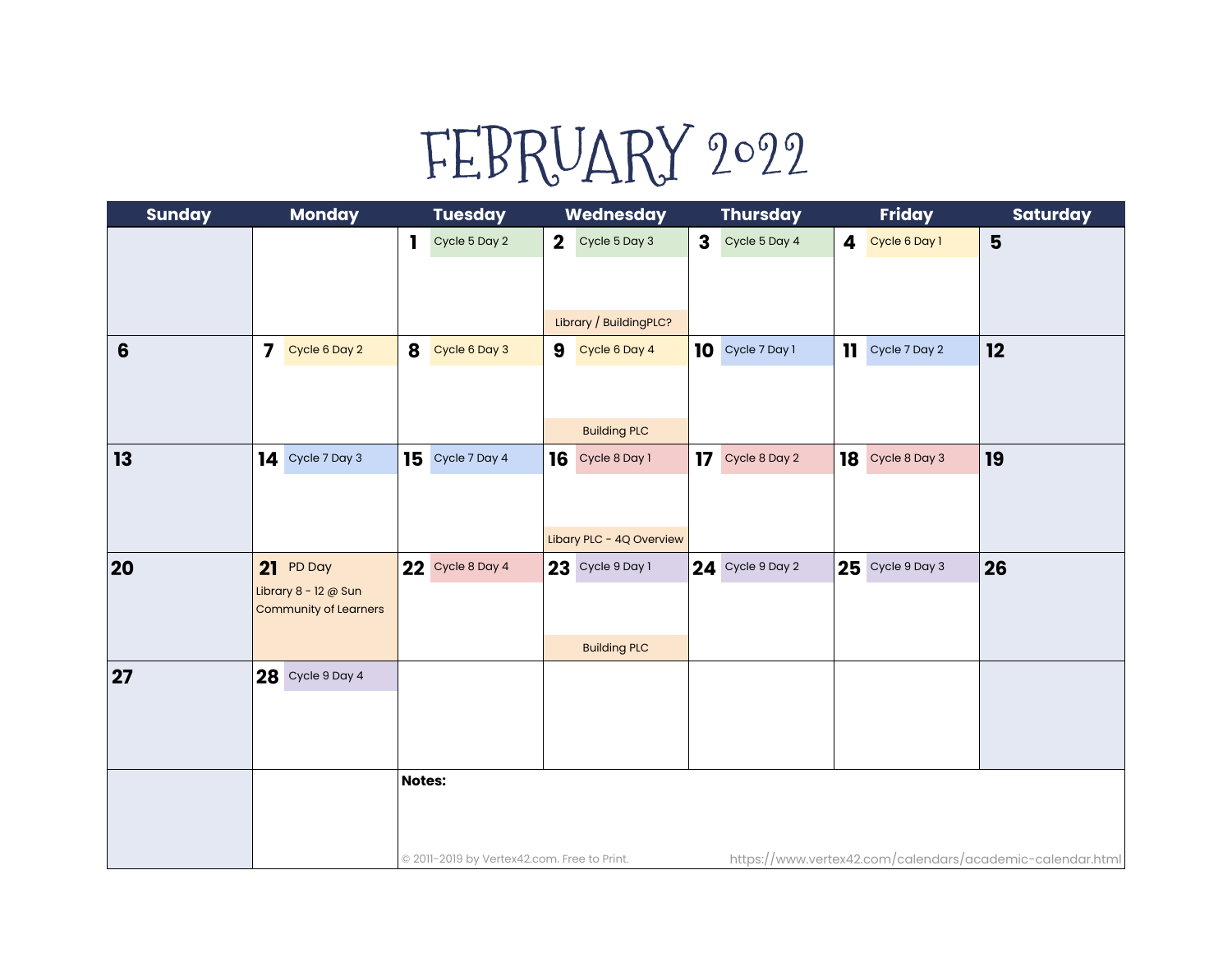# MARCH 2022

| <b>Sunday</b>  | <b>Monday</b>                              | <b>Tuesday</b>                              | Wednesday                      | <b>Thursday</b>                | <b>Friday</b>              | <b>Saturday</b>                                           |
|----------------|--------------------------------------------|---------------------------------------------|--------------------------------|--------------------------------|----------------------------|-----------------------------------------------------------|
|                |                                            | Cycle 10 Day 1<br>ı                         | $\mathbf{2}$<br>Cycle 10 Day 2 | $\mathbf{3}$<br>Cycle 10 Day 3 | Cycle 10 Day 4<br>4        | 5                                                         |
|                |                                            |                                             |                                |                                |                            |                                                           |
|                |                                            |                                             |                                |                                |                            |                                                           |
|                |                                            |                                             | <b>Report Card Worktime</b>    |                                |                            |                                                           |
| $6\phantom{1}$ | $\overline{\mathbf{z}}$<br><b>FLEX DAY</b> | 8<br><b>FLEX DAY</b>                        | 9<br><b>FLEX DAY</b>           | 10 PT Conferences              | $\mathbf{11}$<br>No School | 12                                                        |
|                | <b>Grades Due</b>                          |                                             |                                |                                |                            |                                                           |
|                |                                            |                                             |                                |                                |                            |                                                           |
|                |                                            |                                             | PT Conferences 4-8pm           |                                |                            |                                                           |
| 13             | 14 FLEX DAY                                | Cylce 1 Day 1<br>15                         | 16<br>Cylce 1 Day 2            | 17<br>Cylce 1 Day 3            | Cylce 1 Day 4<br>18        | 19                                                        |
|                |                                            |                                             |                                |                                |                            |                                                           |
|                |                                            |                                             |                                |                                |                            |                                                           |
|                |                                            |                                             | <b>Building PLC</b>            |                                |                            |                                                           |
| 20             | 21<br>Cylce 2 Day 1                        | <b>22</b> Cylce 2 Day 2                     | $23$ Cylce 2 Day 3             | <b>24</b> Cylce 2 Day 4        | 25 Cylce 3 Day 1           | 26                                                        |
|                |                                            |                                             |                                |                                |                            |                                                           |
|                |                                            |                                             |                                |                                |                            |                                                           |
|                |                                            |                                             | Libary PLC - Collection        |                                |                            |                                                           |
| 27             | 28 Cylce 3 Day 2                           | 29 Cylce 3 Day 4                            | 30 Cylce 3 Day 4               | 31 Cycle 4 Day 1               |                            |                                                           |
|                |                                            |                                             |                                |                                |                            |                                                           |
|                |                                            |                                             |                                |                                |                            |                                                           |
|                |                                            |                                             | <b>Building PLC</b>            |                                |                            |                                                           |
|                |                                            | <b>Notes:</b>                               |                                |                                |                            |                                                           |
|                |                                            |                                             |                                |                                |                            |                                                           |
|                |                                            |                                             |                                |                                |                            |                                                           |
|                |                                            | © 2011-2019 by Vertex42.com. Free to Print. |                                |                                |                            | https://www.vertex42.com/calendars/academic-calendar.html |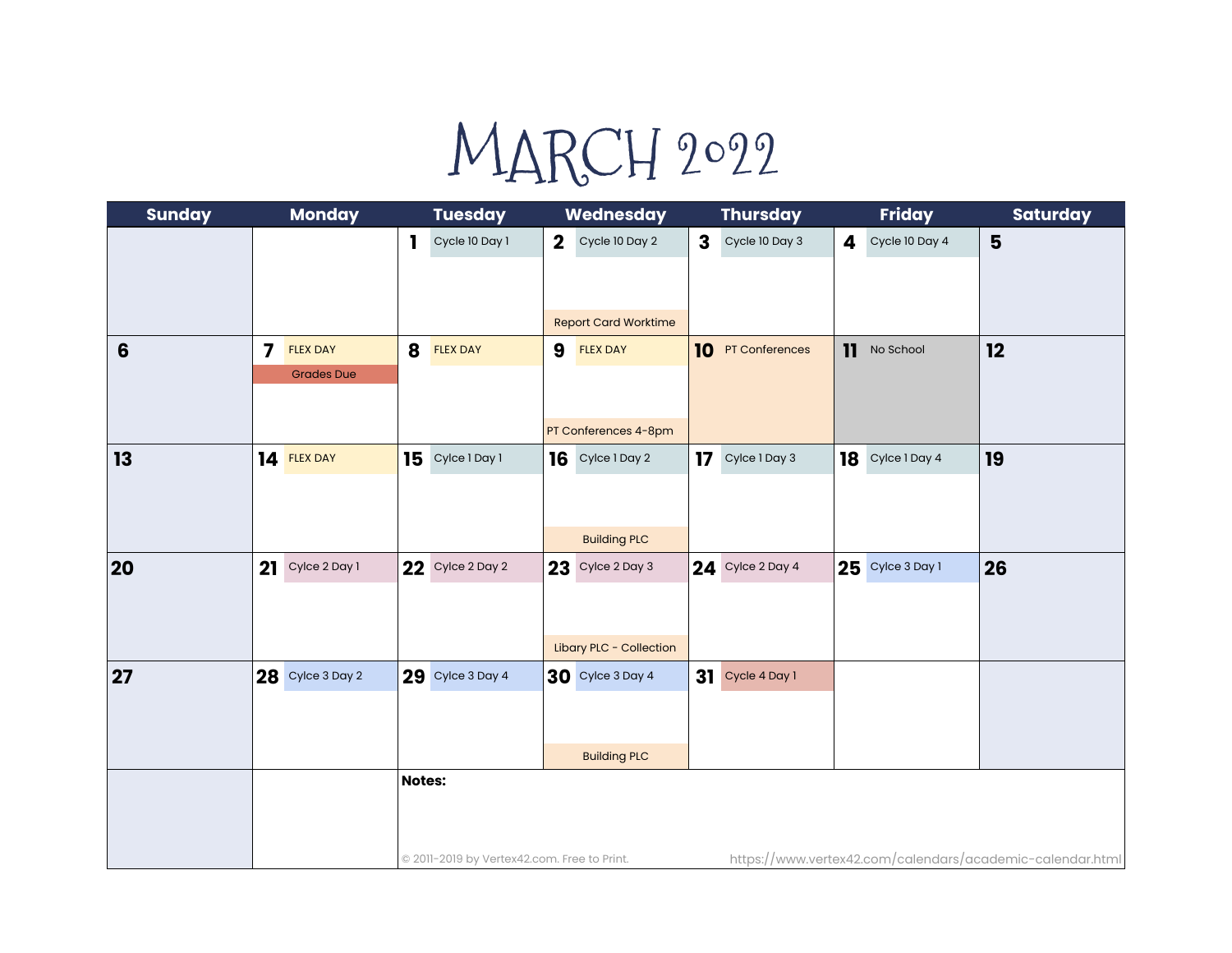### APRIL 2022

| <b>Sunday</b> | <b>Monday</b>      | <b>Tuesday</b>                                               | Wednesday                                     | <b>Thursday</b>                          | <b>Friday</b>                                          | <b>Saturday</b>                                           |
|---------------|--------------------|--------------------------------------------------------------|-----------------------------------------------|------------------------------------------|--------------------------------------------------------|-----------------------------------------------------------|
|               |                    |                                                              |                                               |                                          | Cycle 4 Day 2<br>$\mathbf 1$<br><b>BOOK ORDERS DUE</b> | $\mathbf 2$                                               |
| $\mathbf{3}$  | Cycle 4 Day 3<br>4 | 5<br>Cycle 4 Day 4                                           | 6<br>Cycle 5 Day 1<br>Libary PLC - Assessment | $\overline{\mathbf{z}}$<br>Cycle 5 Day 2 | 8<br>Cycle 5 Day 3                                     | 9                                                         |
| 10            | 11 Spring Break    | 12 Spring Break                                              | 13 Spring Break                               | 14 Spring Break                          | 15 Spring Break                                        | 16                                                        |
| 17            | 18 Cycle 5 Day 4   | 19 Cycle 6 Day 1                                             | 20 Cycle 6 Day 2<br><b>Building PLC</b>       | 21 Cycle 6 Day 3                         | 22 Cycle 6 Day 4                                       | 23                                                        |
| 24            | $25$ Cycle 7 Day 1 | <b>26</b> Cycle 7 Day 2                                      | 27 Cycle 7 Day 3<br><b>Building PLC</b>       | 28 Cycle 7 Day 4                         | 29 Cycle 8 Day 1                                       | 30                                                        |
|               |                    | <b>Notes:</b><br>@ 2011-2019 by Vertex42.com. Free to Print. |                                               |                                          |                                                        | https://www.vertex42.com/calendars/academic-calendar.html |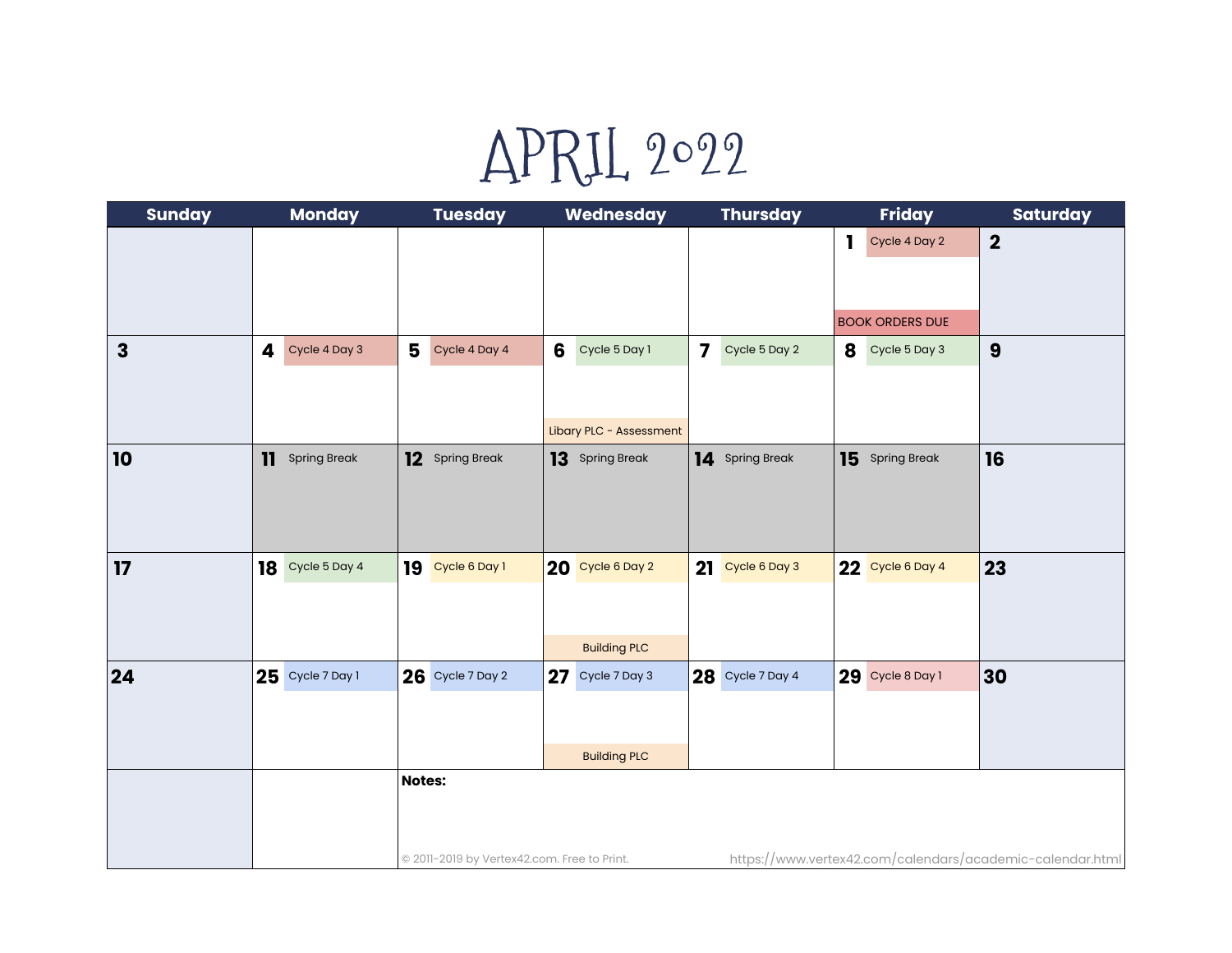MAY 2022

| <b>Sunday</b> | <b>Monday</b>                | <b>Tuesday</b>                              | Wednesday                      | <b>Thursday</b>     | <b>Friday</b>                                             | <b>Saturday</b>         |
|---------------|------------------------------|---------------------------------------------|--------------------------------|---------------------|-----------------------------------------------------------|-------------------------|
| 1             | $\mathbf 2$<br>Cycle 8 Day 2 | $\mathbf{3}$<br>Cycle 8 Day 3               | 4<br>Cycle 8 Day 4             | 5<br>Cycle 9 Day 1  | 6<br>Cycle 9 Day 2                                        | $\overline{\mathbf{z}}$ |
|               |                              |                                             |                                |                     |                                                           |                         |
|               |                              |                                             |                                |                     |                                                           |                         |
|               |                              |                                             | <b>Building PLC</b>            |                     |                                                           |                         |
| 8             | 9<br>Cycle 9 Day 3           | Cycle 9 Day 4<br>10                         | Cycle 10 Day 1<br>$\mathbf{1}$ | $12$ Cycle 10 Day 2 | 13<br>Cycle 10 Day 3                                      | 14                      |
|               |                              |                                             |                                |                     |                                                           |                         |
|               |                              |                                             |                                |                     |                                                           |                         |
|               |                              |                                             | Libary PLC- EOY Reflect        |                     | <b>LAST CHECKOUT</b>                                      |                         |
| 15            | $16$ Cycle 10 Day 4          | 17<br>Cycle 11 Day 1                        | 18 Cycle II Day 2              | 19 Cycle II Day 3   | 20 Cycle II Day 4                                         | 21                      |
|               |                              |                                             |                                |                     |                                                           |                         |
|               |                              |                                             | <b>Building PLC</b>            |                     | ALL MATERIALS DUE                                         |                         |
| 22            | 23 FLEX DAY                  | 24 FLEX DAY                                 | 25 FLEX DAY                    | 26 FLEX DAY         | 27 FLEX DAY                                               | 28                      |
|               |                              | <b>Grades Due</b>                           |                                |                     |                                                           |                         |
|               |                              |                                             |                                |                     |                                                           |                         |
|               |                              |                                             | <b>Report Card Worktime</b>    |                     |                                                           |                         |
| 29            | 30                           | 31                                          |                                |                     |                                                           |                         |
|               |                              |                                             |                                |                     |                                                           |                         |
|               |                              |                                             |                                |                     |                                                           |                         |
|               |                              |                                             |                                |                     |                                                           |                         |
|               |                              | <b>Notes:</b>                               |                                |                     |                                                           |                         |
|               |                              |                                             |                                |                     |                                                           |                         |
|               |                              |                                             |                                |                     |                                                           |                         |
|               |                              | © 2011-2019 by Vertex42.com. Free to Print. |                                |                     | https://www.vertex42.com/calendars/academic-calendar.html |                         |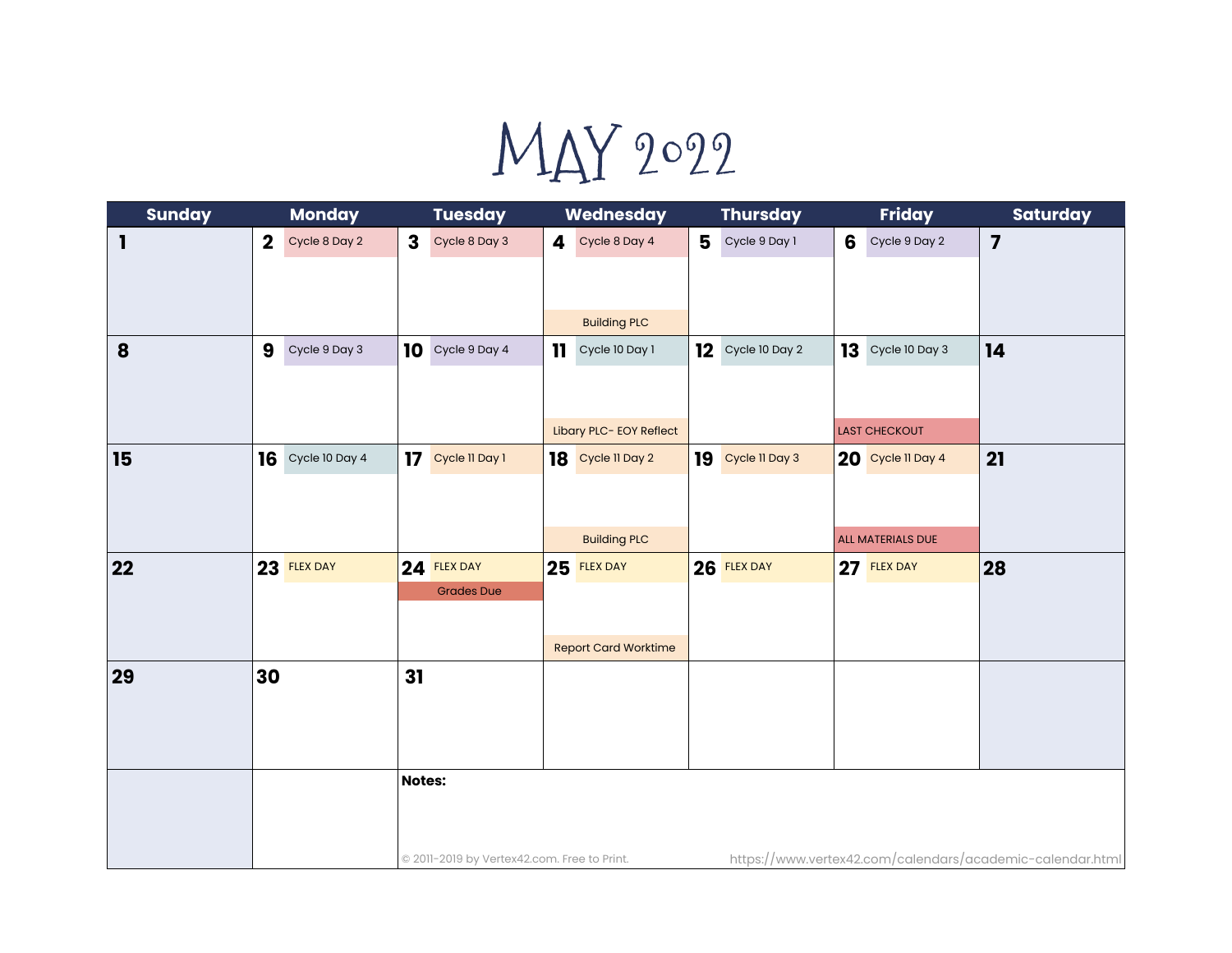## AUGUST 2021

| <b>Sunday</b> | <b>Monday</b>                                                              | <b>Tuesday</b>                                               | <b>Wednesday</b>                                                 | <b>Thursday</b>                                                            | <b>Friday</b>                          | <b>Saturday</b>                                           |
|---------------|----------------------------------------------------------------------------|--------------------------------------------------------------|------------------------------------------------------------------|----------------------------------------------------------------------------|----------------------------------------|-----------------------------------------------------------|
| 1             | $\boldsymbol{2}$                                                           | $\mathbf{3}$                                                 | 4                                                                | 5                                                                          | 6                                      | $\overline{\mathbf{z}}$                                   |
| 8             | 9<br>Staff Welcome @ Baxter<br>Library 10:30 - 12<br>Building Worktime 1-4 | 10<br><b>Building Day</b>                                    | 11<br>PL Day<br>Library Curriculum 8-4<br>@Sunset                | 12<br>[Tentative] Library<br>Curriculum Work Day /<br><b>Library Tours</b> | 13<br><b>Building Day</b>              | 14                                                        |
| 15            | 16<br><b>Building Day</b>                                                  | 17<br>Cycle 1 Day 1<br>$\sqrt{$ out - K-6                    | 18<br>Cycle 1 Day 2<br>$\sqrt{$ out - K-6<br><b>Building PLC</b> | 19<br>Cycle 1 Day 3<br>$\sqrt{$ out - K-6                                  | 20 Cycle 1 Day 4<br>$\sqrt{$ out - K-6 | 21                                                        |
| 22            | $23$ Cycle 2 Day 1<br>$\sqrt{}$ out - K-2                                  | 24 Cycle 2 Day 2<br>$\sqrt{$ out - K-2                       | $25$ Cycle 2 Day 3<br>$\sqrt{$ out - K-2<br><b>Building PLC</b>  | <b>26</b> Cycle 2 Day 4<br>$\sqrt{}$ out - K-2                             | 27 Cycle 3 Day 1<br>$\sqrt{$ out - 3-6 | 28                                                        |
| 29            | 30 Cycle 3 Day 2<br>$\sqrt{\text{out} - 3-6}$                              | 31 Cycle 3 Day 3<br>$\sqrt{$ out - 3-6                       |                                                                  |                                                                            |                                        |                                                           |
|               |                                                                            | <b>Notes:</b><br>© 2011-2019 by Vertex42.com. Free to Print. |                                                                  |                                                                            |                                        | https://www.vertex42.com/calendars/academic-calendar.html |